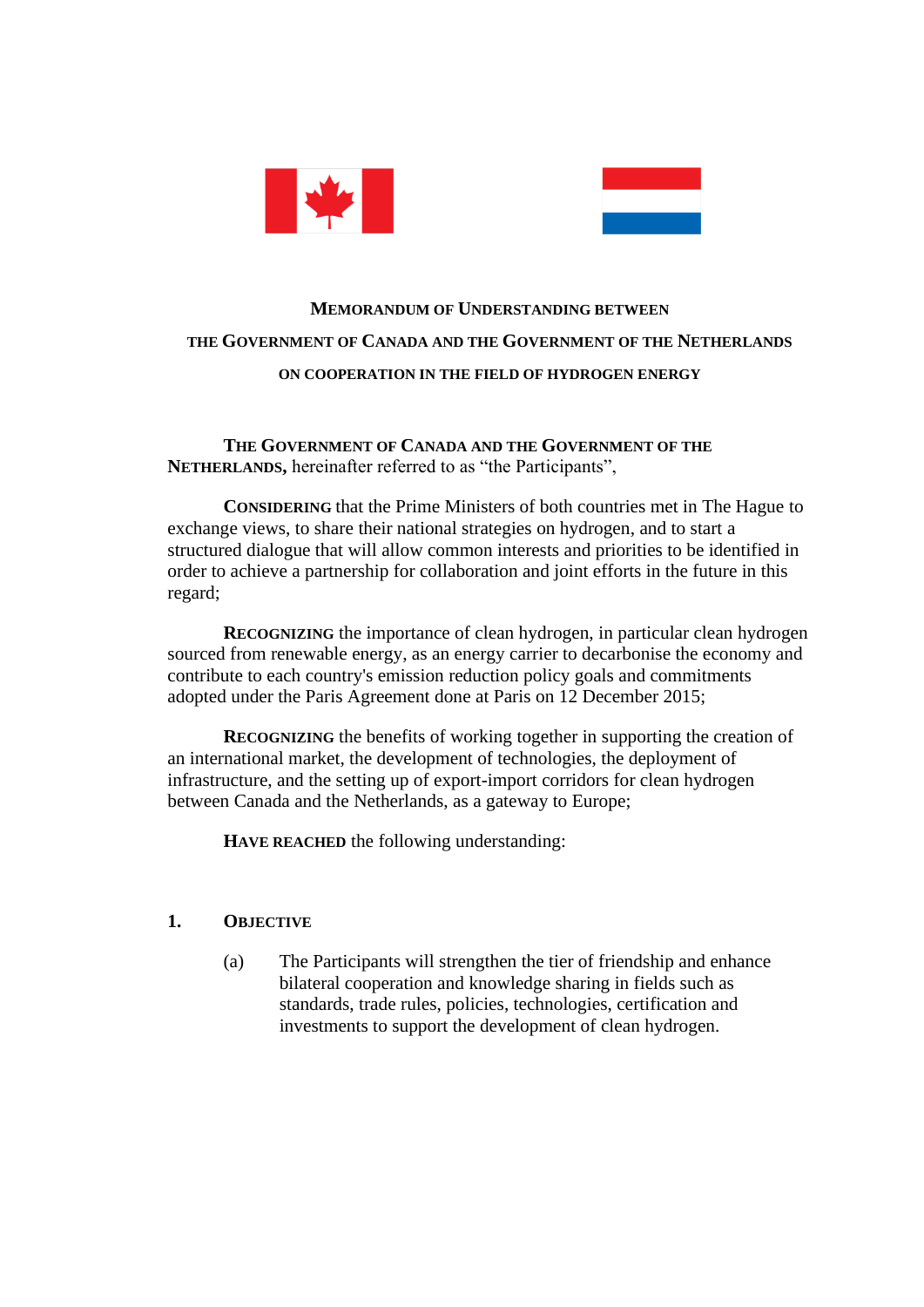- (b) The Participants will jointly promote public and private investment in clean hydrogen projects, thereby creating new opportunities for companies and industry and supporting private-sector networks in accelerating the implementation of both countries' hydrogen strategies.
- (c) The Participants will strengthen collaboration in multilateral hydrogen forums, including the Hydrogen Initiative of the Clean Energy Ministerial (CEM) and the International Partnership for Hydrogen and Fuel Cells in the Economy (IPHE), in which both Canada and the Netherlands participate and hold leadership roles.

#### **2. PRIORITY AREAS OF COOPERATION**

The Participants will establish a structured dialogue with regard to:

- (i) Cooperating on the strategic issues of setting up export-import corridors for clean hydrogen between Canada and the Netherlands; and
- (ii) Defining an aligned agenda for promoting investments in hydrogen infrastructure, the hydrogen supply chain and various hydrogen applications, and facilitating collaboration between private parties in both countries.

#### **3. DIFFERENCES IN APPLICATION AND INTERPRETATION**

The Participants will resolve any difference that may arise from the application or interpretation of this MOU through consultations.

## **4. STATUS**

This MOU is not legally binding.